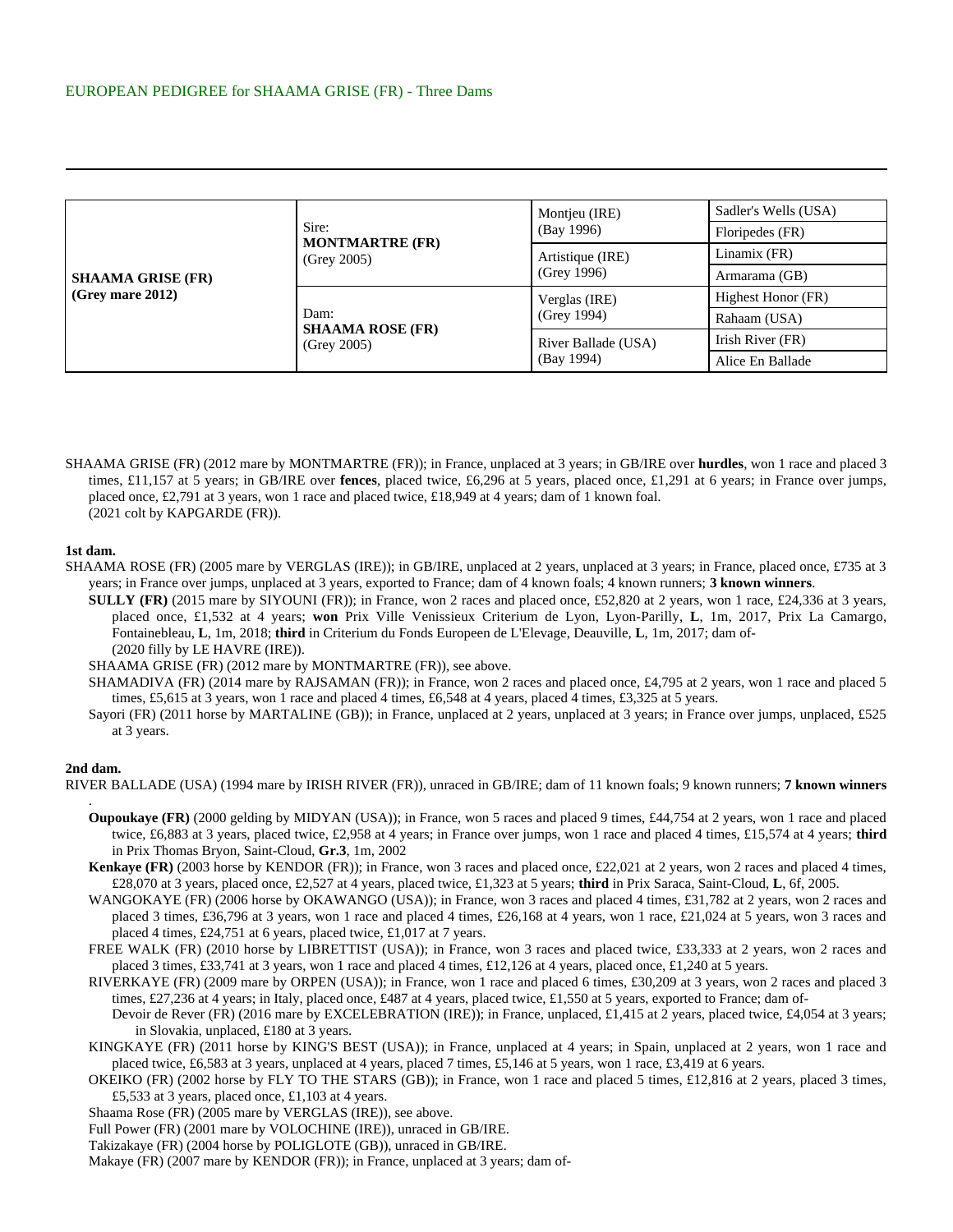**Marvellous Night (FR)** (2015 mare by CAPTAIN MARVELOUS (IRE)); in France, placed 9 times, £37,691 at 2 years, placed 10 times, £31,885 at 3 years, placed once, £1,874 at 4 years; **third** in Prix Zeddaan, Maisons-Laffitte, **L**, 6f, 2017.

LOUMAXAYE (FR) (2011 mare by HOLD THAT TIGER (USA)); in France, won 1 race and placed 4 times, £19,838 at 2 years, placed once, £2,375 at 3 years; dam of-

La Bourdonais (FR) (2016 mare by PLANTEUR (IRE)); in France, placed once, £1,681 at 2 years, unplaced at 3 years.

- (2017 mare by DIAMOND GREEN (FR)).
- Le Giracois (FR) (2018 gelding by MYBOYCHARLIE (IRE)); in France, unplaced at 3 years.
- (2019 filly by SHAMALGAN (FR)).

Hayejohn (FR) (2020 colt by JOHNNY BARNES (IRE)), unraced in GB/IRE.

Loose Promises (FR) (2013 mare by MYBOYCHARLIE (IRE)); in France, placed 4 times, £8,530 at 3 years.

Mia (AUT) (2018 mare by SOMMERABEND (GB)); in Austria, placed once, £297 at 2 years; in Germany, unplaced at 3 years, unplaced at 4 years.

Style Rakaye (FR) (2012 horse by DESERT STYLE (IRE)), unraced in GB/IRE.

## **3rd dam.**

- **Alice En Ballade** (1985 mare by TAP ON WOOD); in France, won 1 race and placed 3 times, £15,522 at 3 years; **second** in Prix La Sorellina, Bordeaux, **L**, 1988; **third** in Prix de Saint-Cyr, Longchamp, **L**, 1988; **fourth** in Prix de Flore, Saint-Cloud, **Gr.3**, 1988, exported to France; dam of 10 known foals; 9 known runners; **4 known winners**
	- **I Am The Chief (IRE)** (1996 horse by CHIEF'S CROWN (USA)); in France, unplaced at 2 years, won 1 race and placed twice, £10,765 at 3 years; in Hong Kong, placed once, £14,559 at 3 years, won 1 race and placed once, £57,210 at 4 years, won 2 races, £83,033 at 5 years, won 1 race, £41,013 at 6 years, won 1 race and placed twice, £80,240 at 7 years, won 1 race and placed once, £34,496 at 8 years, placed twice, £20,901 at 9 years, placed twice, £14,989 at 10 years; **third** in The Centenary Vase, Sha Tin, **L**, 1m 3f, 2000, exported to France.
	- FIVE GRAINS (IRE) (HK) (1999 gelding by SPECTRUM (IRE)); in Hong Kong, won 1 race and placed once, £42,194 at 3 years, won 1 race and placed once, £47,600 at 4 years, won 1 race and placed twice, £52,122 at 5 years, won 2 races and placed 6 times, £178,485 at 6 years, placed once, £30,503 at 7 years, placed twice, £22,011 at 8 years, exported to Hong Kong.
	- GLASS NOTE (IRE) (1998 mare by SPECTRUM (IRE)); in GB/IRE, unplaced at 2 years, won 1 race and placed 3 times, £5,742 at 3 years, placed once, £245 at 4 years, unplaced at 5 years, unplaced at 6 years; in GB/IRE over **hurdles**, placed once, £535 at 5 years, placed once, £615 at 6 years, unplaced at 7 years; in GB/IRE over **fences**, unplaced at 6 years; dam of-

Anna Milan (GB) (2008 mare by MILAN (GB)); in GB/IRE over **hurdles**, unplaced at 9 years.

Top Note (GB) (2009 mare by CENTRAL PARK (IRE)), unraced in GB/IRE.

Belle Ballade (GB) (2013 mare by FROZEN FIRE (GER)), unraced in GB/IRE.

Repetiteur (GB) (2015 mare by YORGUNNABELUCKY (USA)), unraced in GB/IRE.

(2016 mare by PICCOLO (GB)).

MA AELEM (KSA) (2001 mare by GRAND LODGE (USA)); in Kingdom of Saudi Arabia, won 1 race, £939 at 3 years, unplaced at 4 years; dam of-

AL ASQAL (KSA) (2007 horse by DELIUS (USA)); in Kingdom of Saudi Arabia, placed 3 times, £7,785 at 2 years, placed twice, £1,782 at 3 years, won 2 races and placed 6 times, £15,803 at 4 years, unplaced at 5 years.

Alkhazaan (KSA) (2008 horse by BONNARD (IRE)), unraced in GB/IRE.

- Balladine (USA) (1991 mare by TREMPOLINO (USA)); in France, placed once, £2,867 at 2 years, placed 4 times, £8,238 at 3 years, unplaced at 4 years; dam of-
	- **Baulon (FR)** (2004 gelding by POLIGLOTE (GB)); in France, placed once, £1,284 at 3 years; in France over jumps, won 1 race and placed once, £22,713 at 4 years, won 2 races, £37,282 at 5 years, won 2 races and placed 5 times, £64,524 at 6 years, unplaced at 7 years; **third** in Gd.Steeplechase de la Ville de Deauville, Clairefontaine, **L**, 2m 6f 110y, 2010

Les Perrieres (FR) (1998 horse by SIAM (USA)); in France, placed 4 times, £6,179 at 3 years, placed once, £1,039 at 5 years.

Ahouvati (FR) (1999 mare by VERTICAL SPEED (FR)); in France, placed twice, £2,577 at 3 years.

- Unik de Laprelle (FR) (2008 gelding by LE MALEMORTOIS (FR)); in France over jumps, placed once, £1,400 at 4 years, placed once, £1,707 at 5 years.
- Ma Nichma (FR) (1997 horse by DOUBLE BED (FR)); in France, unplaced at 4 years, unplaced at 5 years.

Ahouvi (FR) (2002 horse by GRAPE TREE ROAD (GB)), unraced in GB/IRE.

Vinci de Laprelle (FR) (2009 gelding by ENRIQUE (GB)); in France over jumps, unplaced at 4 years.

Alicedale (USA) (1992 mare by TREMPOLINO (USA)); in France, placed 4 times, £7,006 at 3 years, exported to France; dam of-

CAPTAIN MATTIA (IRE) (2010 horse by CAPTAIN RIO (GB)); in Italy, unplaced at 2 years, won 4 races and placed 6 times, £17,590 at 3 years, won 2 races and placed 6 times, £6,473 at 4 years, unplaced at 5 years, placed 5 times, £1,452 at 6 years, unplaced at 7 years, unplaced at 9 years, exported to Italy.

CAPTAIN KALLIS (IRE) (2006 gelding by CAPTAIN RIO (GB)); in GB/IRE, won 1 race and placed 4 times, £5,409 at 2 years, placed 3 times, £1,877 at 3 years, won 1 race and placed 7 times, £3,955 at 4 years.

OCEAN RAIN (IRE) (1997 gelding by LAKE CONISTON (IRE)); in GB/IRE, won 1 race and placed once, £4,068 at 2 years, placed 3 times, £1,578 at 3 years, unplaced at 4 years.

SALSALINO (GB) (2000 gelding by SALSE (USA)); in GB/IRE, won 1 race and placed twice, £6,685 at 2 years, placed 7 times, £42,532 at 3 years, unplaced, £750 at 4 years; in GB/IRE over **hurdles**, won 1 race and placed twice, £7,026 at 4 years.

Circuit Life (IRE) (1998 gelding by RAINBOWS FOR LIFE (CAN)); in GB/IRE, placed 5 times, £2,923 at 2 years, unplaced at 3 years. (1999 mare by ROYAL ABJAR (USA)); died at 2 years.

Our Juliette (IRE) (2003 mare by NAMID (GB)), unraced in GB/IRE; dam of-

HOLD ON TIGER (IRE) (2007 gelding by ACCLAMATION (GB)); in GB/IRE, won 1 race and placed once, £3,720 at 2 years, placed once, £202 at 3 years, unplaced at 4 years.

WHERE'S ROMEO (IRE) (2008 horse by ACCLAMATION (GB)); in GB/IRE, won 1 race and placed twice, £5,748 at 2 years; in Singapore, unplaced, £497 at 3 years, won 1 race and placed once, £24,241 at 4 years, exported to Singapore.

La Petite Colombe (IRE) (2009 mare by JEREMY (USA)); in Italy, placed 4 times, £1,781 at 3 years, exported to Italy.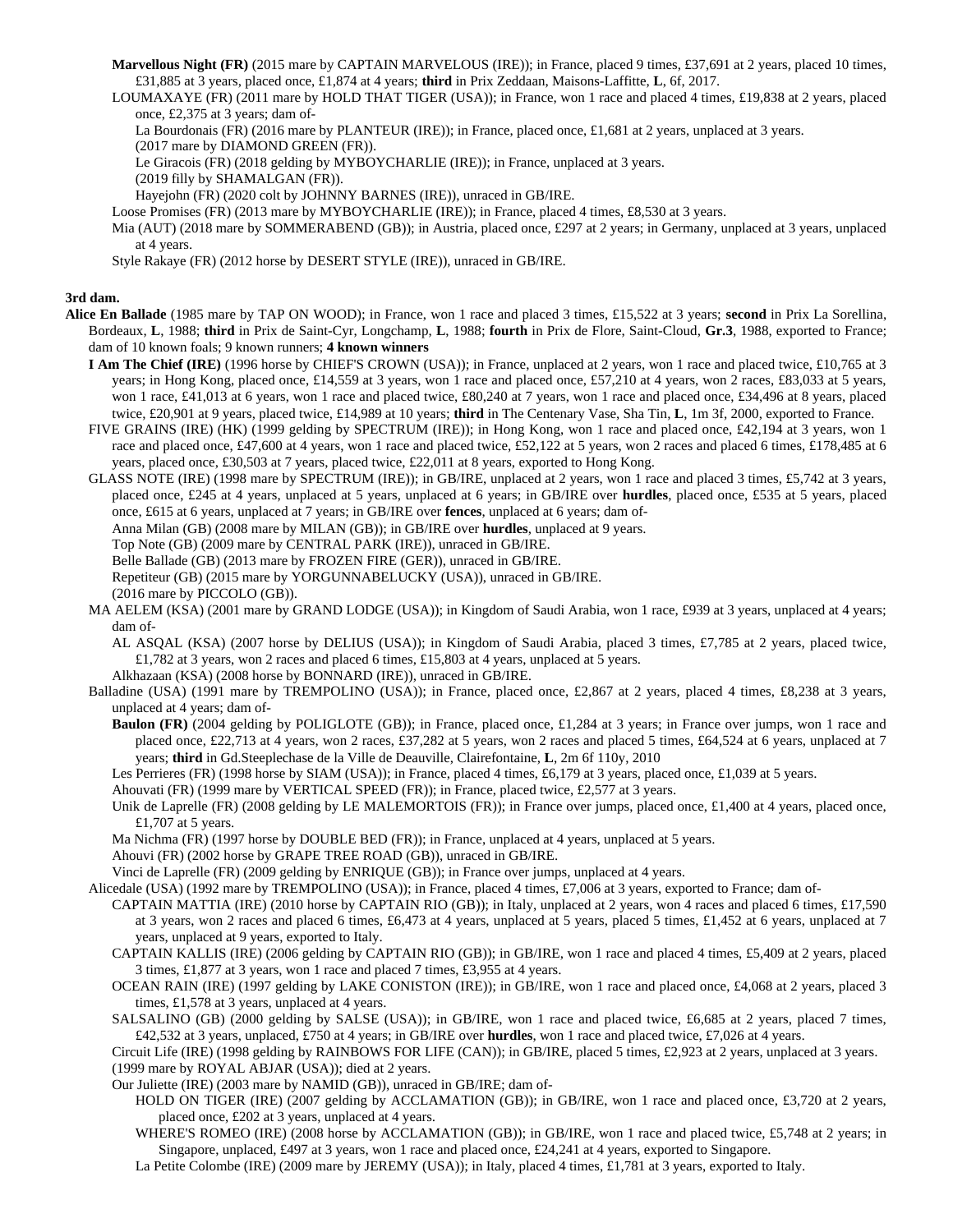The Moat Field (IRE) (2011 gelding by DIAMOND GREEN (FR)); in GB/IRE, unplaced at 2 years, unplaced at 3 years. Luck Not Judgement (IRE) (2012 mare by HELIOSTATIC (IRE)), unraced in GB/IRE.

(2020 filly by PRINCE OF LIR (IRE)), exported to Italy.

(2004 horse by IRON MASK (USA)).

Pantxineta (IRE) (2005 mare by CAPTAIN RIO (GB)), unraced in GB/IRE, exported to Spain.

(2007 mare by ARAKAN (USA)).

(2009 mare by BACHELOR DUKE (USA)).

Romantic River (USA) (1993 mare by IRISH RIVER (FR)); in France, placed once, 30500 francs at 3 years, exported to Australia; dam of-**AQUA D'AMORE (AUS)** (2001 mare by DANEHILL (USA)); in Australia, won 9 races; **won** Power Pays Futurity Stakes, Caulfield, **Gr.1**, 1m, 2007, Canon Bernborough Villiers Stakes, Randwick, **Gr.2**, 1m, 2005, Summer Cup, Randwick, **Gr.3**, 1m 4f, 2005, Eclipse Stakes, Sandown, **Gr.3**, 1m 2f 110y, 2005; **second** in Bigpond Queen Elizabeth Stakes, Randwick, **Gr.1**, 1m 2f, 2006, BMW Caulfield Cup, Caulfield, **Gr.1**, 1m 4f, 2006, Thai Airways Int. Northwood Plume Stakes, Caulfield, **L**, 6f, 2005; **third** in Motorola LKS Mackinnon Stakes, Flemington, **Gr.1**, 1m 2f, 2006, Turnbull Stakes, Flemington, **Gr.1**, 1m 2f, 2006, C F Orr Stakes, Caulfield, **Gr.1**, 7f, 2007, Hilton International Matriarch Stakes, Flemington, **Gr.2**, 1m 2f, 2005, Carlton Draught St George Stakes, Caulfield, **Gr.2**, 1m 1f, 2007, Chelmsford Stakes, Kensington, **Gr.2**, 7f 110y, 2006, Richmond Grove BTC Classic, Doomben, **Gr.3**, 6f 110y, 2005; dam of-

**PARRY SOUND (AUS)** (2015 gelding by PIERRO (AUS)); in Australia, won 2 races and placed 10 times, £221,727 at 5 years, won 1 race, £74,755 at 6 years; **won** Summer Cup, Randwick, **Gr.3**, 1m 1f 207y, 2021; **second** in Lord Mayor's Cup, Rosehill, **L**, 1m 1f 207y, 2021, Winter Cup, Rosehill, **L**, 1m 3f 205y, 2021; **third** in Grafton Cup, Grafton, **L**, 1m 3f 150y, 2021, W J McKell Cup, Rosehill, **L**, 1m 4f, 2021

NORTHERN LEGEND (AUS) (2012 horse by MORE THAN READY (USA)); in Hong Kong, unplaced at 4 years, won 1 race and placed once, £74,795 at 5 years, placed once, £14,361 at 6 years, won 2 races and placed 5 times, £164,198 at 7 years.

Yes Yeah Always (AUS) (2017 horse by NO NAY NEVER (USA)); in Australia, placed once, £2,520 at 3 years, placed once, £2,701 at 4 years.

Rhinebeck (AUS) (2009 horse by ENCOSTA DE LAGO (AUS)), unraced in GB/IRE.

Hydro (AUS) (2010 horse by MORE THAN READY (USA)), unraced in GB/IRE.

Harmony Star (AUS) (2011 gelding by ENCOSTA DE LAGO (AUS)), unraced in GB/IRE.

Aqua D'ivina (AUS) (2014 mare by PIERRO (AUS)); in Australia, unplaced, £9,602 at 6 years.

- **PETROLOGY (AUS)** (2011 gelding by FASTNET ROCK (AUS)); in Australia, unplaced, £3,042 at 9 years; **won** Sportingbet Sandown Guineas, Sandown, **Gr.2**, 1m, 2014, TCL 4K UHD TV Batman Stakes, Flemington, **L**, 1m 1f, 2014; **second** in Thomas North Manfred Stakes, Sandown Hillside, **Gr.3**, 6f 110y, 2015, Sky High Redoute's Choice Stakes, Caulfield, **L**, 6f, 2014, VRC-CRV Winter Championship Final, Flemington, **L**, 1m, 2016; **third** in United Petroleum Toorak Handicap, Caulfield, **Gr.1**, 1m, 2017, Race Tech Australia Bletchingly Stakes, Caulfield, **Gr.3**, 6f, 2015, Schweppes C S Hayes Memorial Cup, Morphettville, **L**, 1m, 2018
- **RIVER WILD (AUS)** (2012 gelding by FASTNET ROCK (AUS)); in Australia, won 3 races; in Singapore, won 2 races; in United Arab Emirates, placed twice, £36,580 at 5 years; **won** Moonbeam Vase, Kranji, **L**, 1m, 2019, Committee's Prize, Kranji, **L**, 1m, 2018; **second** in Patron's Bowl, Kranji, **L**, 1m, 2017, Raffles Cup, Kranji, **L**, 1m 1f, 2017; **third** in Jumbo Jet Trophy, Kranji, **L**, 7f, 2019, Chairman's Trophy, Kranji, **L**, 1m, 2018, Singapore Gold Cup, Kranji, **L**, 1m 3f, 2017.

GREENESSY (AUS) (2000 gelding by HENNESSY (USA)); in Hong Kong, won 2 races at 5 years, won 2 races at 6 years; in New Zealand, won 1 race at 3 years.

GREEN CENTURY (AUS) (1998 horse by DANEHILL (USA)); in Hong Kong, won 4 races.

Dorado Deceiver (AUS) (1997 mare by LURE (USA)), unraced in GB/IRE; dam of-

Soho (AUS) (2002 mare by COMMANDS (AUS)), unraced in GB/IRE.

Flint River (AUS) (2003 mare by SANDPIT (BRZ)); in United Arab Emirates, unplaced, £666 at 4 years, unplaced at 5 years.

Chamour (AUS) (2004 mare by ROCK OF GIBRALTAR (IRE)), unraced in GB/IRE; dam of-

Inside Edge (AUS) (2016 mare by REWARD FOR EFFORT (AUS)); in Australia, placed 5 times, £8,757 at 4 years.

Magna Amour (AUS) (2017 mare by MAGNUS (AUS)); in Australia, placed once, £4,070 at 3 years, placed 3 times, £4,355 at 4 years.

Bosphorus (AUS) (2008 mare by ENCOSTA DE LAGO (AUS)), unraced in GB/IRE; dam of-

ANATOLIAN CHARM (NZ) (2016 mare by PER INCANTO (USA)); in Australia, won 1 race and placed 4 times, £9,066 at 4 years, won 1 race, £5,897 at 5 years.

River Ballade (USA) (1994 mare by IRISH RIVER (FR)), see above.

Bosworth Dixie (IRE) (2000 mare by TURTLE ISLAND (IRE)); in GB/IRE, unplaced at 2 years, unplaced at 3 years; in GB/IRE over **hurdles**, unplaced at 3 years; dam of-

Sheenlanoaas Legacy (GB) (2007 mare by UNKNOWN), unraced in GB/IRE.

(2014 mare by MALINAS (GER)).

Aytamoos (KSA) (2005 mare by GOLD CAMP (USA)); in Kingdom of Saudi Arabia, unplaced at 3 years; dam of-

ZHABH (KSA) (2010 horse by AMAZINK (IRE)); in Kingdom of Saudi Arabia, unplaced at 2 years, won 1 race and placed 5 times, £14,252 at 3 years, won 3 races and placed 5 times, £29,127 at 4 years, won 1 race and placed 3 times, £15,146 at 5 years, unplaced at 6 years, placed once, £4,590 at 7 years, unplaced at 8 years.

ALASHAJ (KSA) (2014 horse by BEETHOVEN (USA)); in Kingdom of Saudi Arabia, won 1 race and placed once, £9,855 at 2 years, won 1 race and placed twice, £15,659 at 3 years, unplaced at 4 years.

Motahashemah (KSA) (2016 mare by SUAVE (USA)); in Kingdom of Saudi Arabia, placed once, £2,367 at 2 years, placed twice, £3,340 at 3 years.

Alasadi (KSA) (2013 horse by BEETHOVEN (USA)); in Kingdom of Saudi Arabia, unplaced at 3 years.

Okht Dhabeh (KSA) (2017 mare by DUBAI DESTINATION (USA)), unraced in GB/IRE.